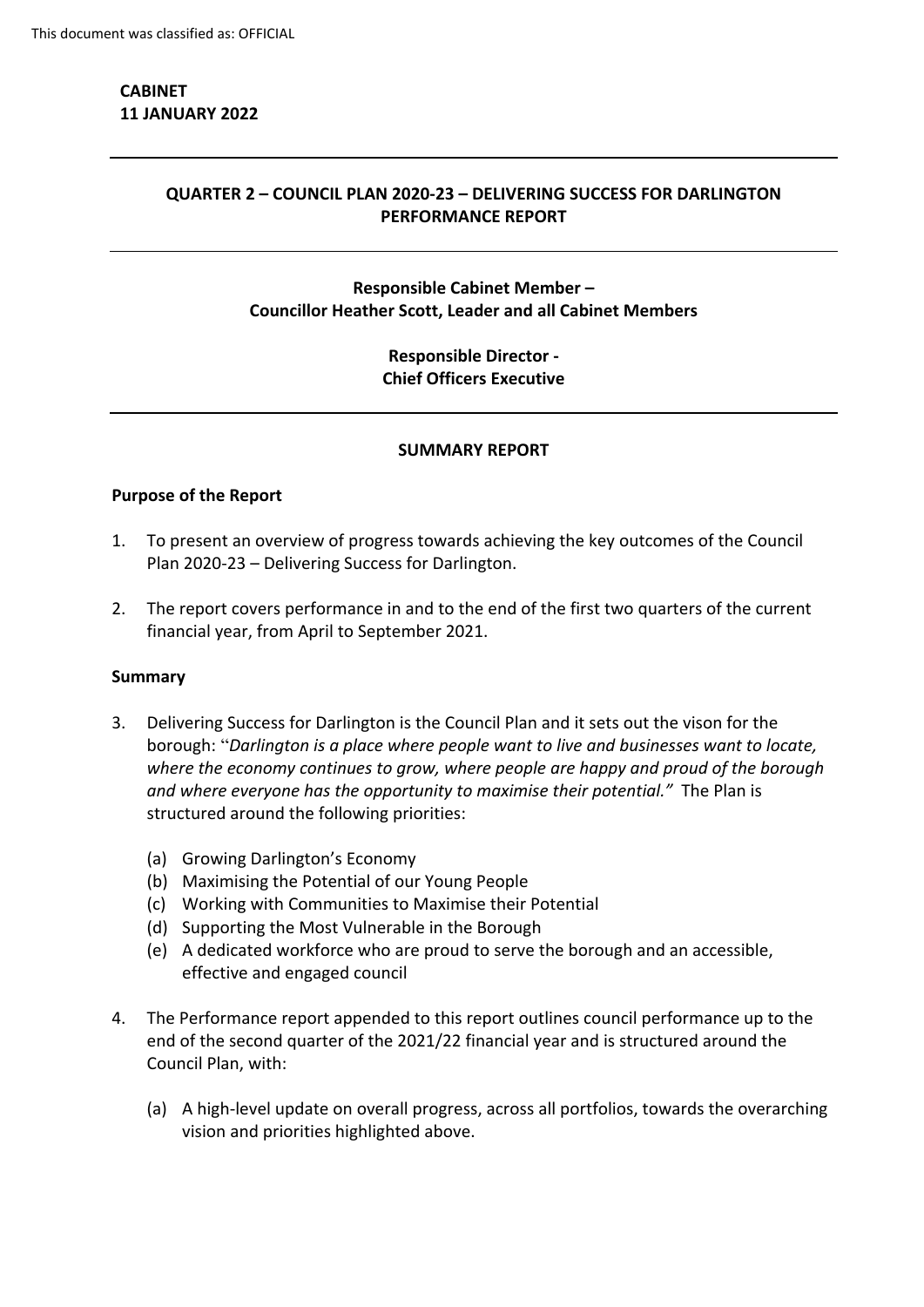(b) An update on each Cabinet portfolio area, highlighting progress against key actions and relevant key performance indicators

#### **Recommendation**

5. It is recommended that Cabinet consider progress against the Council Plan 2020-23, as set out in the performance report in Appendix 1.

#### **Reasons**

6. The recommendation is supported as the purpose of the report is to update Cabinet on the progress in implementing the Council Plan priorities.

#### **Chief Officers Executive**

#### **Background Papers**

The Council Plan 2020-23 - Delivering Success for Darlington

Natasha Telfer: Extension 6083

| S17 Crime and Disorder                     | A number of performance indicators and key actions<br>relating to crime and disorder are monitored as part<br>of Council Plan performance reporting                                                                                                                                |
|--------------------------------------------|------------------------------------------------------------------------------------------------------------------------------------------------------------------------------------------------------------------------------------------------------------------------------------|
| Health and Well Being                      | The Council Plan outlines a number of key actions<br>and priorities relating to improving the health and<br>wellbeing of local residents, and so the performance<br>report includes updates on how the Council has<br>continued to support this over the first half of<br>2021/22. |
| <b>Carbon Impact and Climate</b><br>Change | Progress towards the Council's climate change plan is<br>outlined in the Council plan performance report.                                                                                                                                                                          |
| Diversity                                  | Equality measures are monitored as part of the<br>Council Plan performance monitoring process                                                                                                                                                                                      |
| <b>Wards Affected</b>                      | All                                                                                                                                                                                                                                                                                |
| <b>Groups Affected</b>                     | All                                                                                                                                                                                                                                                                                |
| <b>Budget and Policy Framework</b>         | This report outlines progress against the Council Plan<br>and is intended to be used to help inform strategic<br>priorities going forward.                                                                                                                                         |
| <b>Key Decision</b>                        | <b>No</b>                                                                                                                                                                                                                                                                          |
| <b>Urgent Decision</b>                     | No                                                                                                                                                                                                                                                                                 |
| <b>Council Plan</b>                        | This report outlines progress against the Council Plan.                                                                                                                                                                                                                            |
| Efficiency                                 | The report highlights staff an organisational                                                                                                                                                                                                                                      |
|                                            | effectiveness in terms of meeting the key actions and<br>priorities laid out in the Council Plan.                                                                                                                                                                                  |
| Impact on Looked After Children            | As Looked After Children and Care Leavers are                                                                                                                                                                                                                                      |
| and Care Leavers                           | highlighted as corporate priorities in the Council Plan,                                                                                                                                                                                                                           |
|                                            | the performance report includes updates on how the                                                                                                                                                                                                                                 |
|                                            | Council has continued to support these groups over                                                                                                                                                                                                                                 |
|                                            | the first half of 2021/22.                                                                                                                                                                                                                                                         |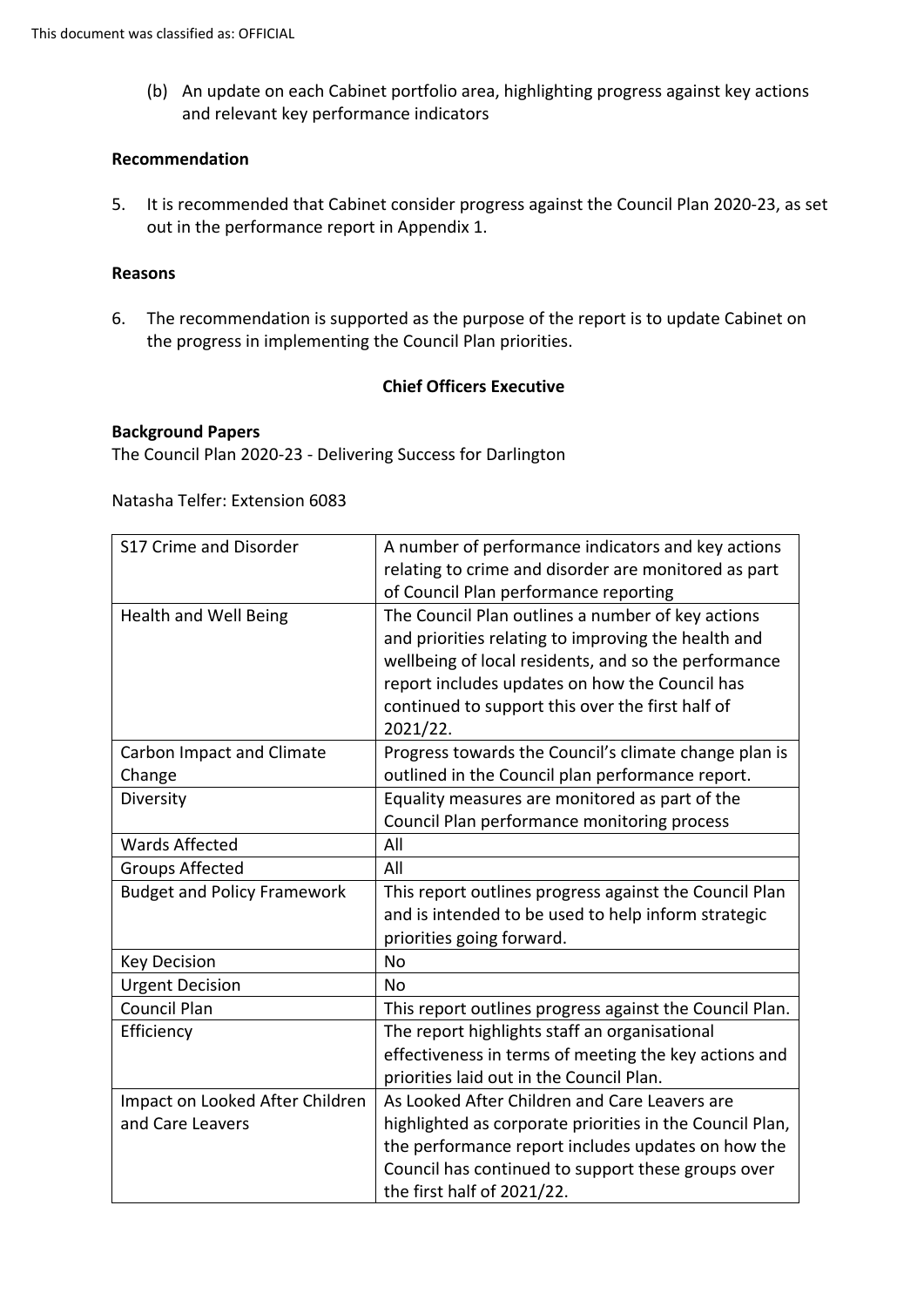#### **MAIN REPORT**

## **Information and Analysis**

- 7. The majority of measures in this performance report demonstrate progress towards achieving the council's strategic priorities, with the remaining measures demonstrating progress towards specific key actions aligned with individual portfolios as defined in the Council Plan 2020-23.
- 8. In most cases, progress against individual strategic priorities relies on action and support from services spanning multiple portfolios.

## *Growing Darlington's Economy*

- 9. In terms of delivering more sustainable, well-paid jobs across the borough:
	- (a) The number of jobs created increased in 2020, by 5%, in contrast to falls regionally and nationally
	- (b) The number of employed residents rose in 2021
	- (c) Average weekly wages increased in 2021, for both residents and employees
	- (d) The claimant count fell again in September, and is expected to continue falling as the local economy continues to recover from the immediate effects of the pandemic
- 10. The number of new businesses fell, in line with England, in 2021, but is expected to pick up again in 2022.
- 11. The Darlington housing market remains buoyant and, based on the number of new home completions to date this year, the Council expects to exceed the annual requirement once again in 2021/22.
- 12. The characteristics of the Borough contribute to creating the right conditions to attract more people to work, live and enjoy the Borough:
	- (a) The responsiveness to reports of fly tips and refuse remained high in the first half of the year, and the borough continues to score well on cleanliness measures.
	- (b) Incidents of crime and antisocial behaviour remained below pre-pandemic levels from April to September, and the Community Safety team remains proactive in working with the Police and other partners to address issues.
	- (c) The number of people injured in road casualty accidents has also continued to fall.
- 13. The implementation of the newly published Climate Change Strategy and action plan has helped ensure Darlington's CO2 emissions remain well below the regional average and continue to fall, reflecting significant work to reduce the Council's carbon footprint and that of the borough as a whole.
- 14. Considerable progress has been made towards adoption of the Local Plan over the period to support local economic growth, by giving the Council and developers confidence in future sustainable and accessible commercial and residential opportunities.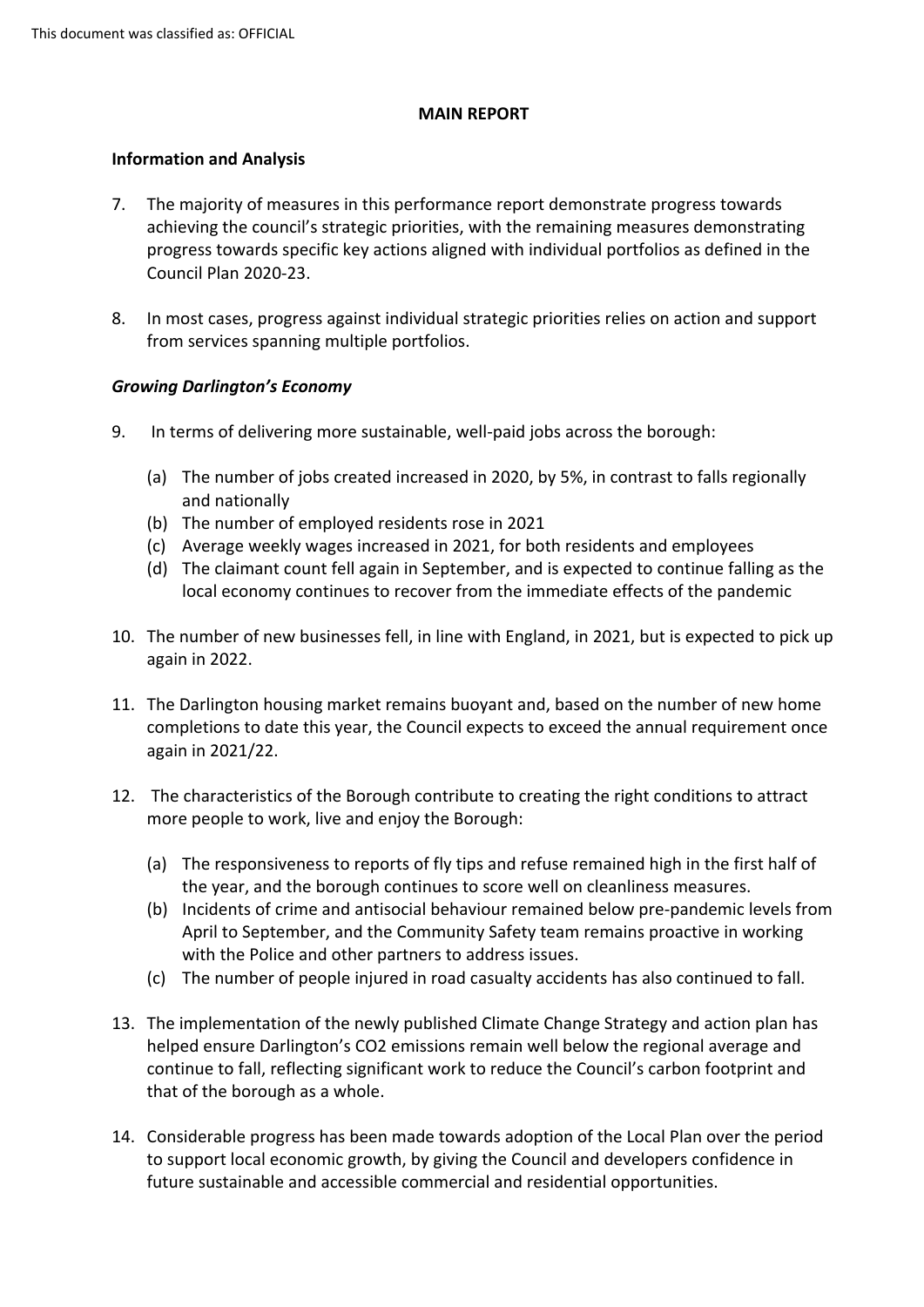15. Delivery, with partners, of the Strategic Transport plan has continued despite the pandemic. Work to develop key projects to provide the improvements to support growth of the economy have progressed and these include the development of the Darlington Station Project, bus service improvement plans, sustainable transport initiatives, traffic management infrastructure and the availability of electric vehicle charging points are progressing. The proportion of local roads in need of maintenance also fell in 2021.

# *Maximising the Potential of our Young People*

- 16. Darlington is now above the regional average for the proportion of local schools rated by Ofsted as "Good" or "Outstanding" has increased, and has no schools judged "Inadequate".
- 17. In terms of removing barriers to young people reaching their potential:
	- (a) 61% of children eligible for free school meals achieve a good level of development at the end of their Reception year, above all comparator groups, and the proportion of all children achieving a good level of development at 2-2.5 years remains above the regional and national average
	- (b) No young people helped by the Council's Youth Offending Service over the first two quarters of 2021/22 have gone on to reoffend and the number of first-time entrants to the Youth Justice System has continued to fall
- 18. The number of young people claiming unemployment benefits in Darlington peaked in May 2021, due to ongoing economic impacts from Covid-19, but then continuously fell to September

# *Working with Communities to Maximise their Potential*

- 19. The proportion of working Darlington residents earning at least the Real Living Wage increased to 80.3% in 2021
- 20. A wide range of targeted interventions to support residents' resilience, led by the Council and partners, have continued to deliver and expand over the first of the year, including The Bread and Butter Thing food waste project which is now running from seven hubs across the borough, and the School Uniform Exchange which supported hundreds of local families to dramatically cut the costs of going Back to School in September.
- 21. New emerging areas of focus have begun to be developed as part of the Council's Covid-19 Recovery, including:
	- (a) scaling up the innovative Northgate Initiative a partnership systems approach to addressing wellbeing at a neighbourhood-level – to complement national Levelling Up activity at a local level
	- (b) using the Towns Fund programme to improve local skills via the creation of a new adult learning facility
	- (c) working with partners to support local young people to take advantage of current and upcoming employment opportunities in Darlington.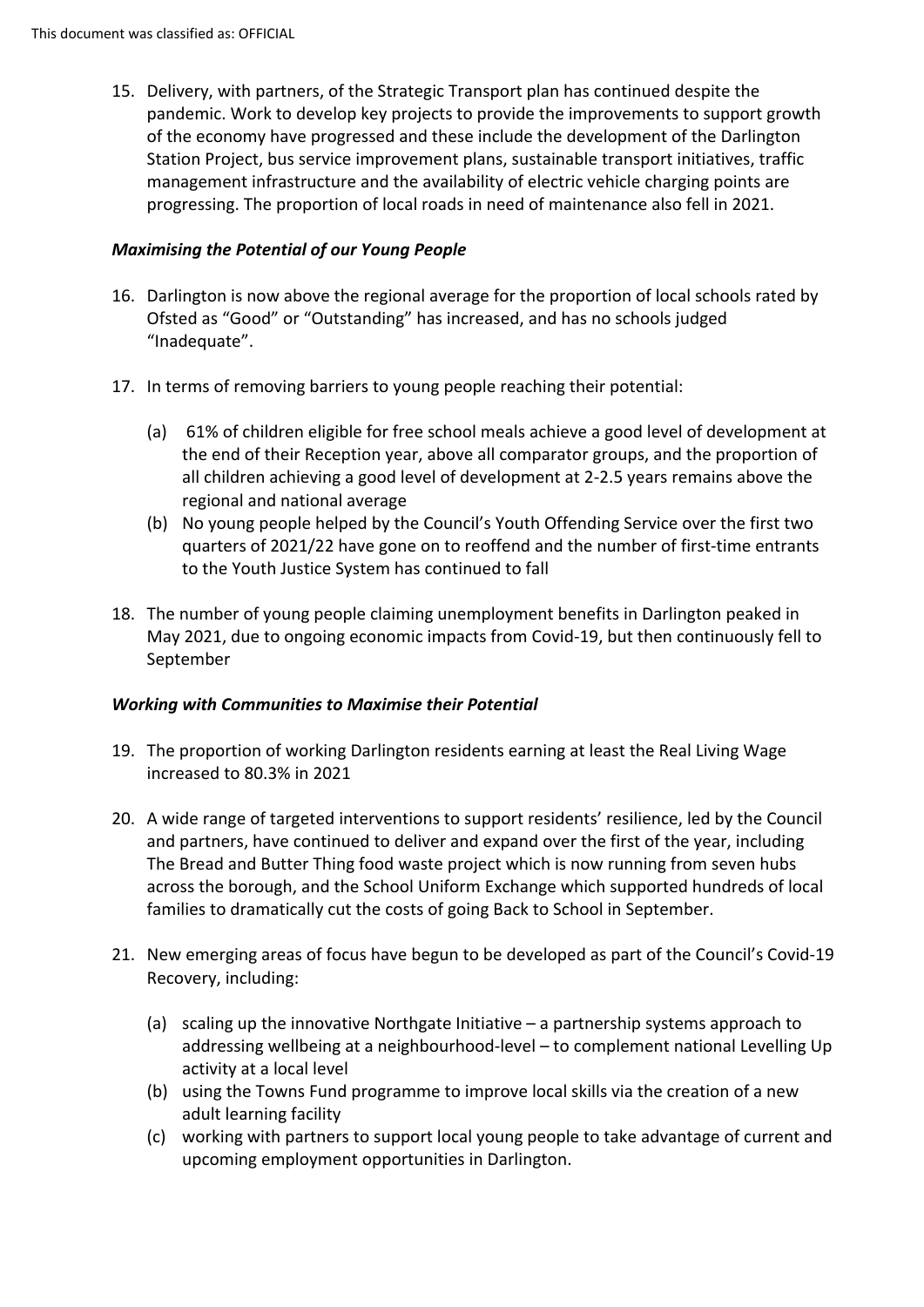## *Supporting the Most Vulnerable in the Borough*

- 22. In terms of providing care and support when needed:
	- (a) The Council has won government funding to recruit additional staff to support residents at risk of homelessness.
	- (b) The number of older residents admitted to permanent residential or nursing care remains significantly below pre-pandemic levels, and the number of working age people admitted remains below comparator groups. These measures reflect the ongoing work of Adult Social Care to, wherever possible, support people to maintain their independence and remain in their own homes with support.
	- (c) The proportion of social care users and carers in receipt of self-directed support remains close to 100% and above regional and national averages.
- 23. The Council's Adult Social Care team have continued to demonstrate a 'Strengths Based' approach to practice and assessment, including by:
	- (a) Increasing the number of bathing and/or mobility major adaptations provided to residents, and supporting the maintenance and improvement of mobility generally, and reduce the risk of falls, by encouraging service users to undertake armchair exercises
	- (b) Improving the proportion of Reablement service users who, on completion of their package, have no ongoing needs
- 24. The Council is working with local voluntary and community sector partners to develop a dedicated engagement forum to enable greater collaboration on programmes and initiatives to support vulnerable residents.

# *A dedicated workforce who are proud to serve the borough and an accessible, effective and engaged council*

25. A new workforce strategy and plan, 'Working together to Deliver Success' has been developed and is now being implemented across the Council, to ensure all staff feel valued, have the right skills and are flexible and customer focused. Our four core values of Respect, Innovate, Collaborate and Deliver are at the heart of what the Council aims to consistently achieve. Immediate priorities include delivering new agile working processes, supporting employee wellbeing, and increasing apprenticeships.

# *Adults Portfolio*

- 26. An evaluation of a number of small, local, voluntary sector-led initiatives to address social isolation, funded by the Council. has found positive impacts and work is being undertaken to further develop this work with partners.
- 27. The proportion of people with needs relating to mental health and/or learning disabilities supported by the Council to live at home or with their families remains above average, reflecting the strong ethos of the Adults service to maximise residents' independence and wellbeing.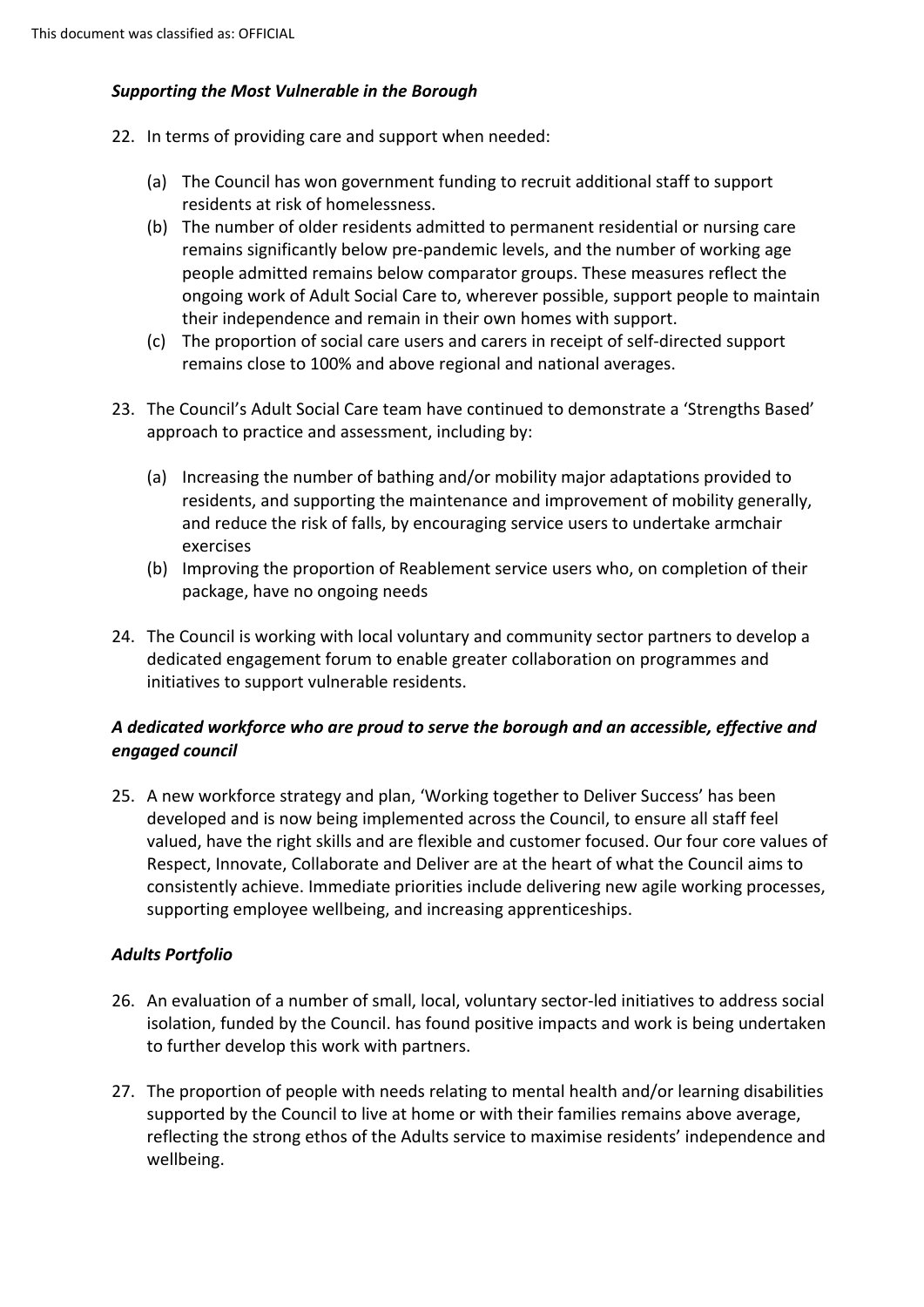- 28. A number of interventions to promote and increase the use of assistive technology have continued to be delivered over the period, including:
	- (a) Piloting new digital self-management tools to support users' independence
	- (b) Supporting residents with sensory impairments to identify and provide equipment to improve their quality of life
	- (c) Increasing the proportion of referrals for assistive technology that result in equipment being provided.

#### *Children and Young People Portfolio*

- 29. Children and young people with Special Educational Needs and Disability (SEND) have continued to receive excellent services over the first half of 2021/22, including:
	- (a) Delivery of 31 new placements for pupils with SEND across two new facilities in Red Hall and Rise Carr
	- (b) An increase in the proportion of children and young people with an Education, Health and Care Plan (EHCP) educated in mainstream schools, reflecting our SEND strategy's ambition of educating SEND pupils, where possible, in their local community with the right support.
	- (c) Remaining above the national average for percentage of new EHCPs issued within twenty weeks
- 30. Work to minimise the need for children to be taken into care has continued, with the number of Looked After Children 12% lower in September 2021 than the year before, reflecting:
	- (a) Positive work by the Children's Service Front Door team to ensure safe decisions are taken to safeguard children at the earliest available opportunity
	- (b) The relational practice of the Council's Strengthening Families programme which has continued to implement timely interventions to support families to stay together
	- (c) Success in reducing the number of Looked After Children by finding positive outcomes including adoption, Special Guardianship Orders and, where appropriate, working with families so that children can return home.
- 31. The total number of in-house foster placements available, as of September 2021, was higher than at the same time last year and is anticipated to grow further with nine families currently going through the foster carer assessment process as a result of a major campaign, including social media advertisements and online information events, to encourage more prospective foster carers to come forward.
- 32. The Council's residential homes for children have been incorporated into its new build programme, with the first move due in May 2022. Plans have also been finalised to repurpose the existing property into a residential short-breaks service to provide early targeted support to families to further reduce the need for children to be taken into care.
- 33. The proportion of care leavers who are Not in Employment, Education or Training (NEET) has continued to fall in 2021, and remains significantly below the average for England, the North East and statistical neighbours.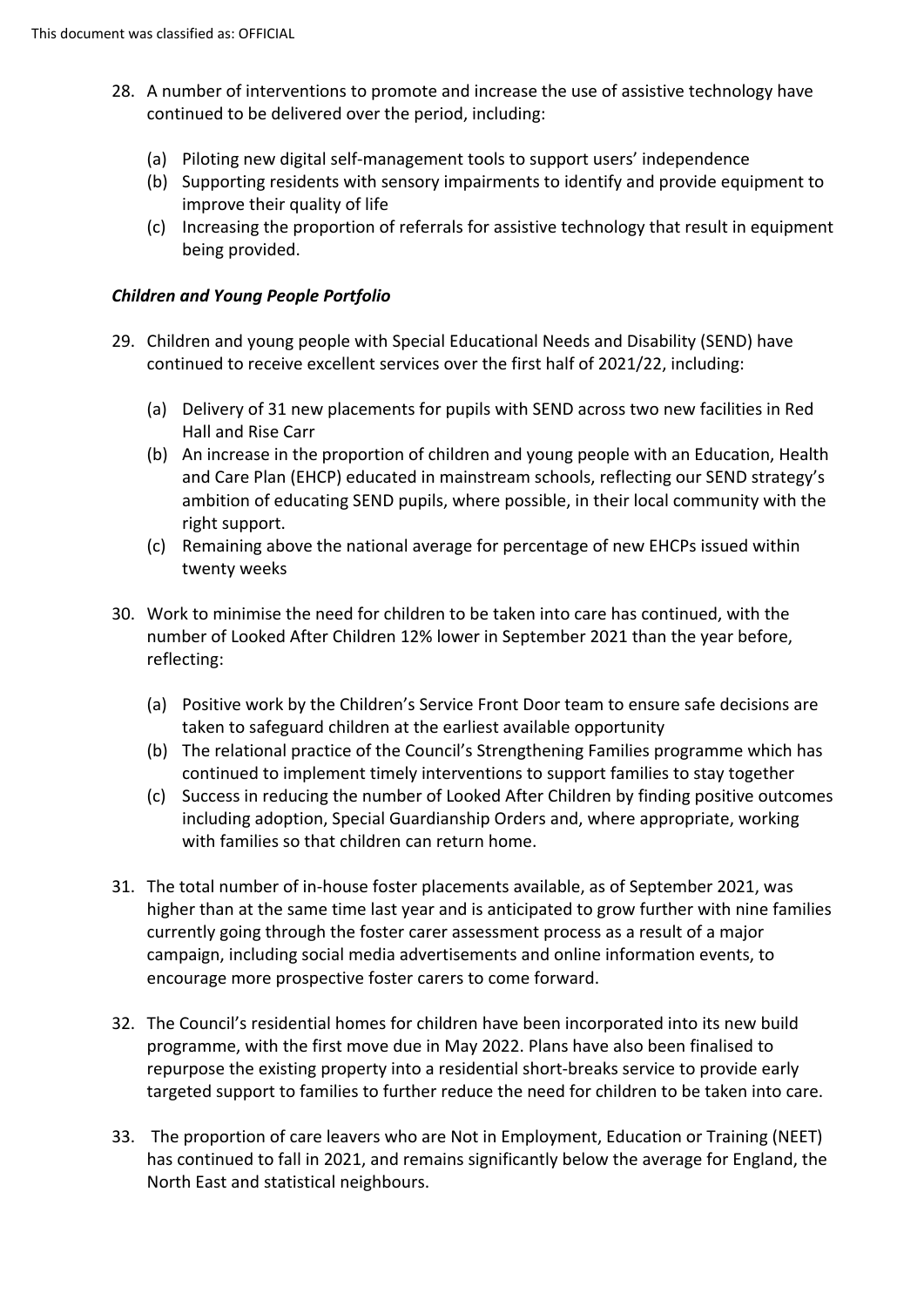- 34. Despite youth unemployment increasing as a result of the pandemic, as elsewhere, the Council's Youth Employment Initiative service has continued to deliver high numbers of positive progressions and sustained destinations for participants, and the youth claimant count has been falling since May 2021. The proportion of working-age residents claiming Universal Credit for more than a year has also been falling since May 2021 and, as of September, was below the regional average.
- 35. Since March 2021, two of Darlington's secondary schools have been Ofsted inspected and had their ratings upgraded from "Requires Improvement" to "Good".
- 36. 115 new Year 6 pupils have been signed up to the Council's In2 programme. The project supports disadvantaged children to participate in arts, leisure and cultural opportunities to maximise their potential, and the first activity delivered in September was a theatre heritage project in the Hullabaloo.
- 37. A comprehensive Holiday Activities and Food programme was delivered across the Borough over the Easter and Summer school holidays, with an exciting timetable including trips to the Dolphin Centre, Head of Steam Museum and Darlington Hippodrome and a nutritious cooked meal provided for participants each day. The government has confirmed funding for the programme for the next 3 years.

# *Economy Portfolio*

- 38. The first phase of improvements to the covered market opened in August 2021 and a great deal of positive feedback has been received from local residents and visitors. The outdoor market was also relocated to High Row which has led to an increase in the number of market traders.
- 39. Progress has been made over the period on a number of acquisitions of strategically positioned buildings and land in the town centre, to support delivery of the Town Centre Strategy, have taken place including the residential Skinnergate development and with the anticipated acquisition of the former Northern Echo building.
- 40. Key economic sites across the borough have continued to be developed so they are investor ready, including Faverdale Business Park, the National Biologics Centre, the Innovation Central site, Ingenium Park, and Central Park.
- 41. A temporary lease between the Treasury and Darlington Borough Council for Feethams House has been agreed, with Treasury and other government departments' staff due to start populating the building in early 2022/23.
- 42. Following Darlington Borough Council's successful allocation of government Covid-19 Additional Restrictions Grants to local businesses, a bonus grant of £631,000 has been received which is being used to further support and encourage start-ups and indigenous companies to grow.
- 43. Significant progress has been made with regards to the draft Local Plan, with formal hearings now complete and, following a public consultation on consequent modifications, it is expected the inspector will finalise their report before the end of the year.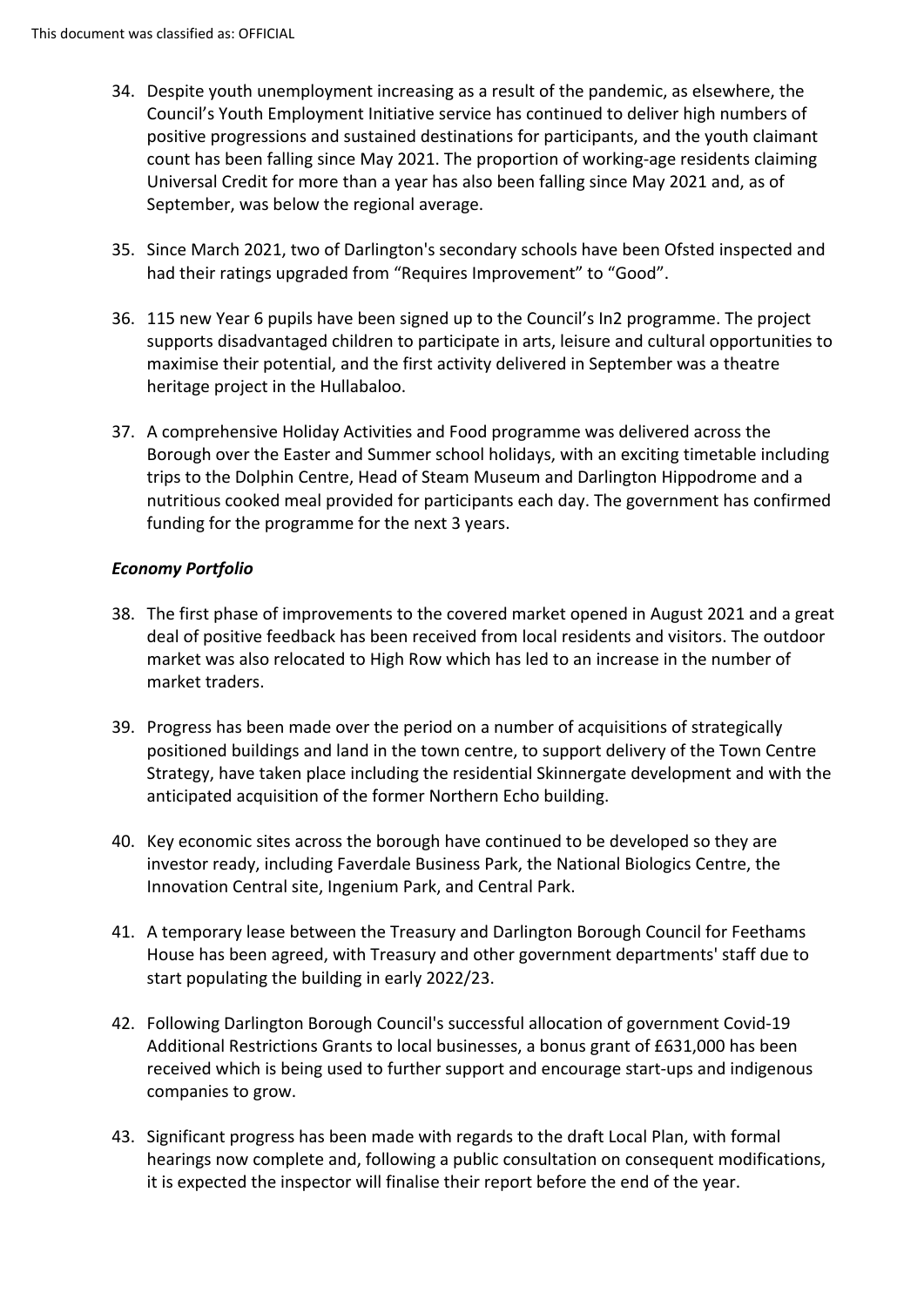- 44. Darlington housebuilding starts were up by 108 units and completions by 49 from March to September 2021 compared to the same period the previous year.
- 45. The capacity of the Council's Climate Change team has doubled in the first of 2021/22, with the recruitment of a new Climate Change Officer.
- 46. The Darlington Station project has advanced, with a strong delivery partnership, including Tees Valley Combined Authority (TVCA), Network Rail, the Department for Transport and train operators now in place. Various planning permissions have been secured, the detailed design and land acquisition stages of the programme are progressing and improvements to the public realm and sustainable transport links on Victoria Road have been completed.

## *Health and Housing Portfolio*

- 47. As Covid-19 limitations have been relaxed, the Dolphin Centre has reopened in line with ongoing national restrictions with customers returning to use the facilities, with the data showing dramatic increases in visitor numbers over the course of 2021, from 3,100 in March 2021 to 60,541 in September 2021, a nearly twenty-fold rise.
- 48. Local Outbreak Control meetings have continued to operate as required to deliver the Local Outbreak Plan. Darlington is also part of a Local Tracing Partnership with NHS Test & Trace with dedicated capacity to follow up hard-to-reach contacts and cases in Darlington.
- 49. 100% of Darlington Borough Council social housing stock continued t meet the Decent Homes Standard over the first half of 2021/22 and, despite pandemic-related disruption to housebuilding, a new scheme was delivered in 2020/21.
- 50. Rent collection rates for Council housing have remained higher than previous years and within expected levels, and officers continued to promote help and guidance, make affordable repayment plans, and assist with benefit claims and budgeting skills from March to September 2021.
- 51. 19 of the 28 actions outlined in Darlington Preventing Homelessness and Rough Sleeping Strategy have now been completed. The Council has also successfully increased the number of temporary accommodation units by 36% to help meet growing demand resulting from the pandemic, successfully bid for additional government funding to recruit additional staff to deliver support and advice services to homeless people and been recognised by the NEPACS Ruth Cranfield Award for our dedication to housing and success in tackling homelessness during the pandemic.
- 52. The Darlington Childhood Healthy Weight Plan has delivered, with partners, a number of evidence-based interventions to address the root causes of chid obesity in Darlington including working with local schools and commercial premises to develop and roll out a healthy catering standard across the borough.
- 53. The percentage of Darlington 5 year olds with visually obvious dental decay has been falling for the past three years, and a new toothbrushing scheme has been delivered to support further progress.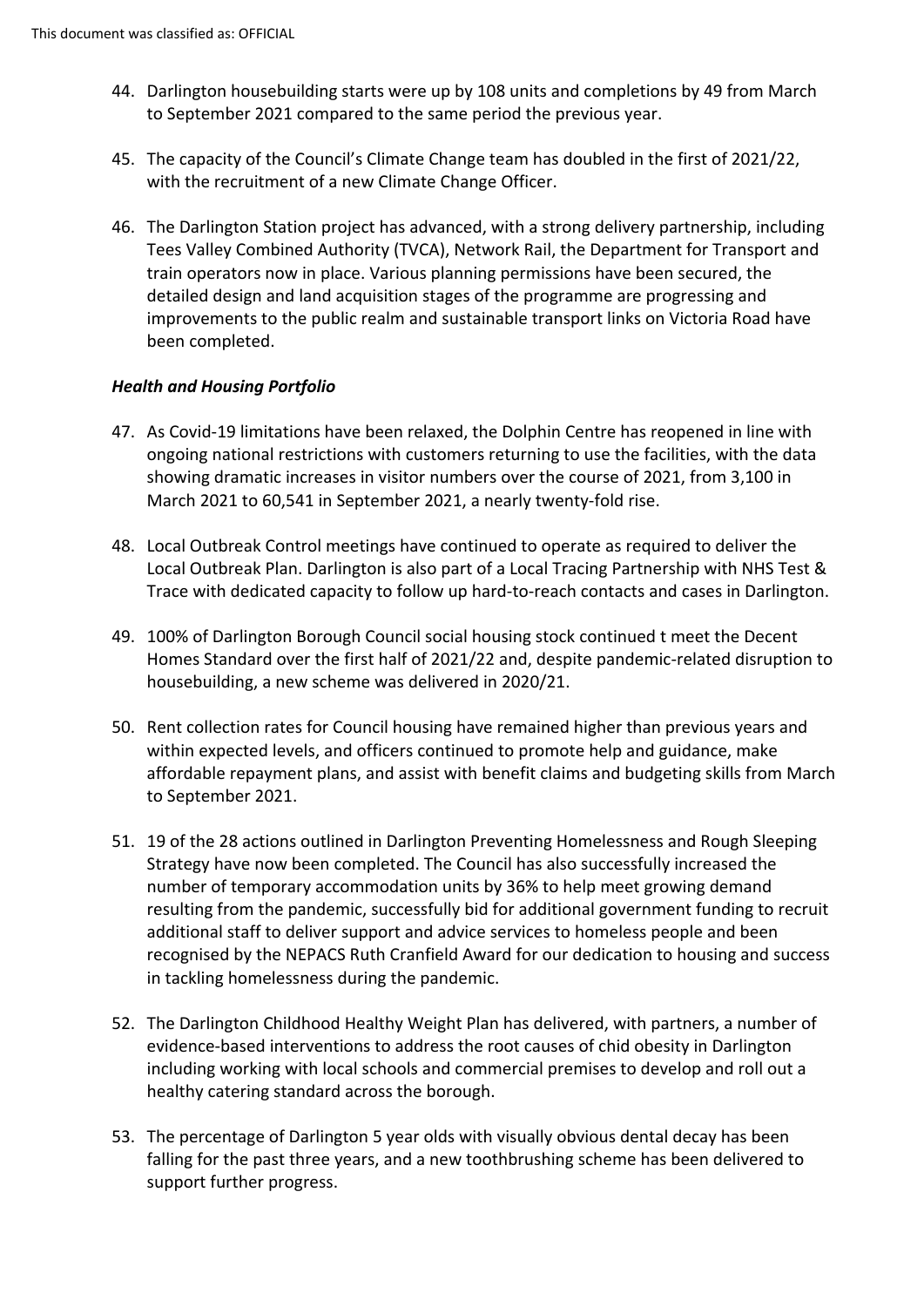- 54. The proportion of Darlington residents smoking fell slightly in 2020 and remains below regional and national averages, and work continues through the Council's commissioned Stop Smoking service to encourage and support residents to quit.
- 55. The Council's Lifeline team won the Stronger Communities award for 'Exceptional Care' and has restarted tenant engagement sessions and resident activities as Covid-19 restrictions have continued to be lifted.

#### *Local Services Portfolio*

- 56. The plan for the 2025 celebrations is being developed, with a core programme proposed to include live steam and motive power, early steam locomotives exhibitions, educational projects, community events and large-scale outdoor arts and street theatre.
- 57. The town centre has continued to attract visitors and residents in the first half of the year, with:
	- (a) Sixteen town centre events were held over the period, up from zero in 2020, including Pride, the Vintage Vehicle Rally and a range of food and music festivals
	- (b) Close to 100% of town centre areas passing litter inspections in each of the six months
- 58. A planning application for the Rail Heritage Quarter has been developed and submitted, with determination due in January 2022.
- 59. The Crown Street Library refurbishment and modernisation project has commenced on site, with work being undertaken to repair the building's roof and structure, upgrade mechanical and electrical installations and sympathetically restore the library interior.
- 60. The town centre parking offer has continued throughout the period, to support Covid-19 recovery, and a new parking strategy is under development.
- 61. The Tees Valley Strategic Transport Plan has now been agreed and a prospectus submitted to government to secure over £300m transport investment in the next 5 years across the sub-region. Recent updates of the programme include development of key road projects, ongoing delivery of the Darlington Station site, submission of a Bus Service Improvement Plan, and further development of walking and cycling schemes on Duke Street and Woodland Road.
- 62. The refurbishment of the crematorium, to include a new chapel, began on-site in June and is anticipated to be complete by Spring 2022.

#### *Resources Portfolio*

- 63. The draft Medium-Term Financial Plan (MTFP) for 2022/23 2025/26 is now out for consultation and is showing an affordable four-year position.
- 64. The Investment Fund provision of £50m is being utilised for Joint Venture (JV) and economic regeneration initiatives. The Council has invested in six JVs for house building to date, with all sites progressing well, and anticipated returns of over £6m.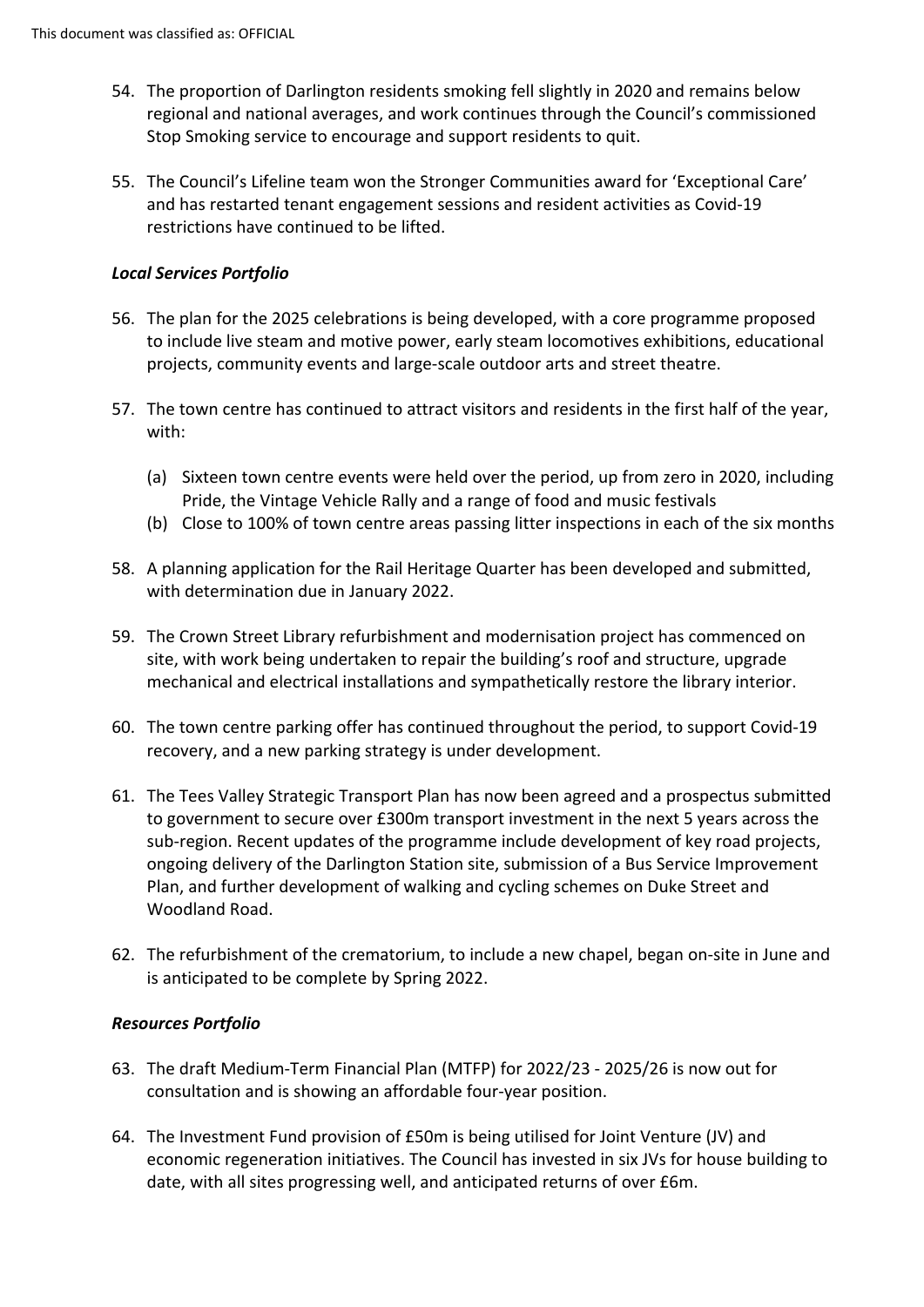- 65. The percentage of local council tax and business rates collected are expected to meet their year-end target.
- 66. More than a third of the Council's contracted spend in the first two quarters, equating to over £17.6M, was with Darlington-based suppliers. A new local anchor network has also been established with the Council's local public sector partners, to further develop a joint approach to maximising social value and local spend in procurement by developing a joined-up approach based on shared priorities for Darlington.
- 67. More than 100 council services are now available online and new online services have continued to be rolled out, included a new "Report it" facility which is ensuring a quicker response to public concerns. The growth in online functionality correlates with a growth in visitor numbers to the Council's website compared to pre-pandemic, which has also undergone improvements with new information and functions, easier to understand content and better navigation all delivered in the first half of the year.

## *Stronger Communities Portfolio*

- 68. 4,302 volunteer hours were delivered in the first two quarters of 2020/21 by Darlington Cares members, compared to 0 hours over the same period last year when the majority of organisations were unable to release staff. As restrictions are lifted the pre-pandemic programme is being rebooted, including the popular Pick, Pie and a Pint litter picks, new volunteering opportunities are being explored, and discussions are being held with prospective new member organisations.
- 69. Following the pandemic, the Northgate Initiative an innovative multi-agency programme to improve local wellbeing across a range of domains – is being reviewed by the steering group to refresh the programme's structure and focus and ensure it reflects emerging priorities.
- 70. There are now seven The Bread and Butter Thing hubs established in key areas of Darlington which, as of the end of September 2021, have provided local families with 21,421 sets of groceries, equating to 257 tonnes of food, 610,000 meals, and have collectively saved households nearly £600,000 in food costs.
- 71. The Council's Civic Enforcement team have successfully won funding from all three government 'Safer Streets' funds, enabling significant resource to be targeted at burglaryprevention, increasing CCTV coverage, and preventing violence against women and girls.
- 72. The proportion of Darlington residents who are in need of alcohol and/or drugs treatment but estimated not to be in it is below the national average and falling.
- 73. Reported town centre crime, incidents and anti-social behaviour were all down by approximately a third in the first two quarters of 2021 compared to the same period prepandemic, in 2019. Reflecting this positive performance, officers have prepared a renewal application for Purple Flag status, a national accreditation scheme that identifies town and city centres that meet or surpass the standards of excellence in managing the evening and night-time economy.